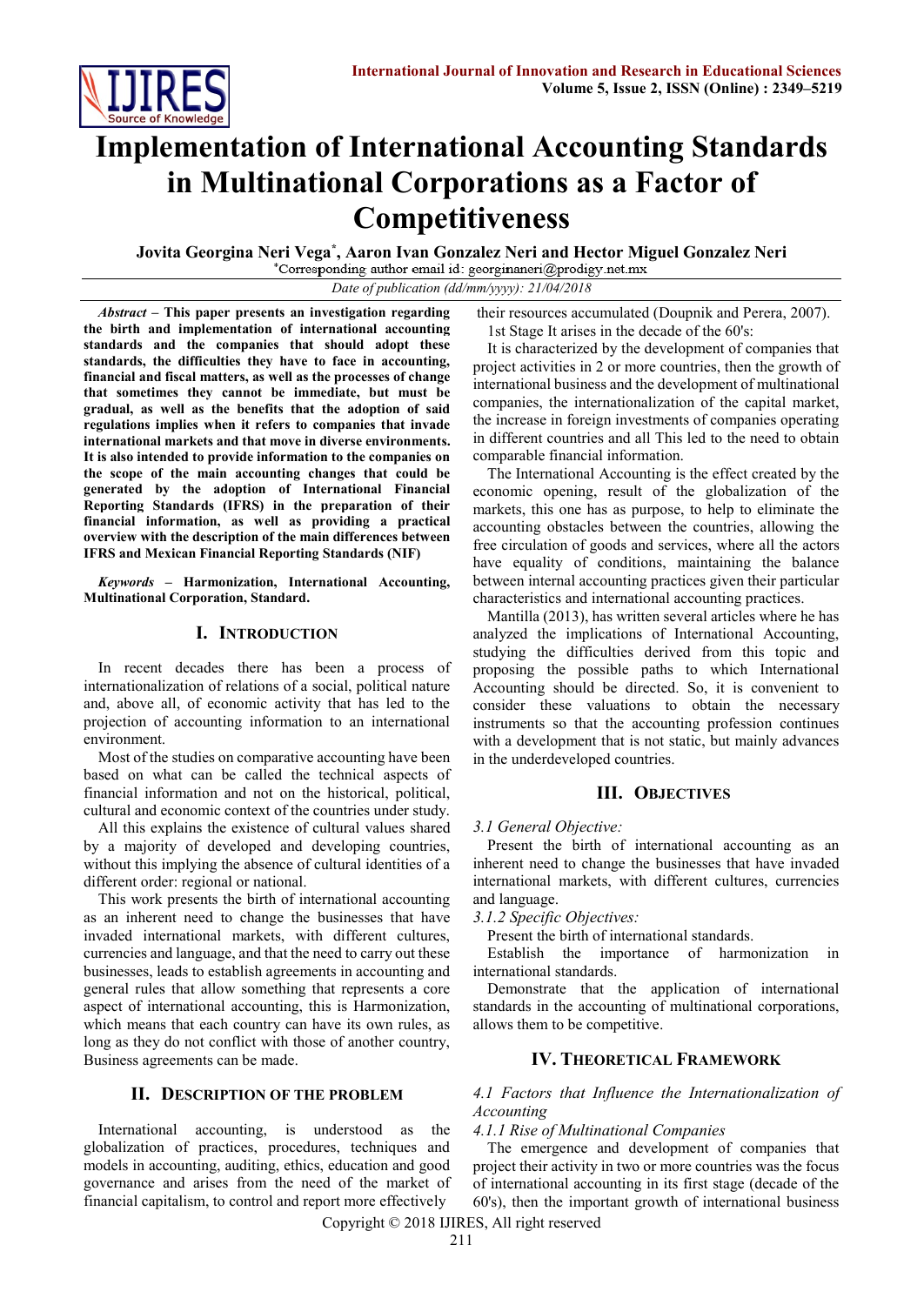

and the strong development of activities of multinational companies, the internationalization of the capital market, as well as the increase in foreign direct investments of companies that operate in several countries, have led to the need to obtain comparable financial information.



Graph No. 1 The International Financial Environment Source: Own elaboration based on: Doupnik 2007

The graph shows the situation of the CMNs, in an environment where they are influenced by international markets, and the figure that represents them in another country is the Subsidiary.

#### *4.2 Administration of the Multinational Corporation*

The commonly accepted goal of a MNC is to maximize the wealth of its shareholders. Managers who work at a MNC are expected to make decisions that maximize the price of the shares and, therefore, serve the shareholders. Some public MNCs that have their headquarters outside of their country may have additional goals, such as satisfying their own governments, banks or employees. However, at present, these MNCs emphasize more the satisfaction of shareholders, to obtain more easily the necessary funds to support their operations.

Historically, the phenomenon of the MNC, as well as some of its current characteristics, has to do with the number of transactions that began to be carried out by these types of companies at this time, which were no longer local, but invading Foreign markets, this is international, where they had to comply with quality, price, quantity and exchange rate requirements, since when trading with another country the exchange of currency should also be considered.

In this way we can reach the point where it is necessary to define what the multinational company is. It can be noted the proliferation of MNC definitions found in the literature, in this respect Duran Herrera and Santillana, 2010 define these companies as: "we understand by multinational company any economic unit that directs and controls productive activities in two or more countries" and is characterized by:

- a) Develop and control activities in two or more countries.
- b) The dependence of its objective function on the results achieved in two or more States.
- c) The formulation of strategic decisions based on the alternatives that best enable the achievement of the main objectives of the MNC system.

Other characteristics that in general, can be observed in the MNC, derived to some extent from the previous ones are:

- Its multi-plant and multi-product character.
- The use of management and administration techniques more advanced -

A major effort in research and development  $(X + D)$ . *Regarding your Objectives:*

The maximization of surplus and growth is pointed out as the main goals of the large private company.

This objective function is translated for the great CMN in the maximization of the global financial surplus and the growth of the controlled productive assets.

These objectives are manifested, at the operational level, in the maximization of the current value, of the net cash flows at the global level and in the greatest possible access of the subsidiaries to the local financing sources, as presented in this paper.

*4.3. The Separation of Ownership and Control: Agency Theory*

#### *4.3.1 How to Deal with the Problems of the Agency?*

Managers of a MNC can make decisions that conflict with the company's goal of maximizing the wealth of its shareholders. For example, the decision to establish a subsidiary in one place instead of another may be based on the attractiveness of the location for a manager and not on the potential benefits for shareholders.

The decision to expand a subsidiary may be motivated by the manager's desire to receive greater compensation and not in the interest of increasing the value of the MNC. This conflict of goals between the managers of a company and the shareholders is often known as an agency problem.

The costs of making sure that managers maximize shareholder wealth (known as agency costs) are often higher for MNCs than for national companies for several reasons:

First, MNCs with subsidiaries around the world can experience more serious agency problems because it is more difficult for managers to monitor distant subsidiaries in foreign countries.

Second, the managers of subsidiaries abroad grew up in different cultures that may not pursue the same goals. Third, the size of the larger MNCs can create potential agency problems (Alcarria, 2009).

#### *4.3.2 Matrix Control Over Agency Problems*

The parent company of a MNC may be able to avoid agency problems with proper control. You should clearly communicate the goals of each subsidiary to ensure that all focus on maximizing the value of the MNCs, rather than the values of each. The parent company can supervise the decisions of the subsidiaries to verify if the managers comply with the goals of the MNC. Likewise, the parent company can implement compensation plans for the managers of the subsidiaries that comply with the goals of the MNC.

#### *4.3.3 Corporate Control of Agency Problems*

There are also several forms of corporate control that can help avoid agency problems and, therefore, ensure that managers make decisions that satisfy MNC shareholders. If MNC managers make wrong decisions that reduce their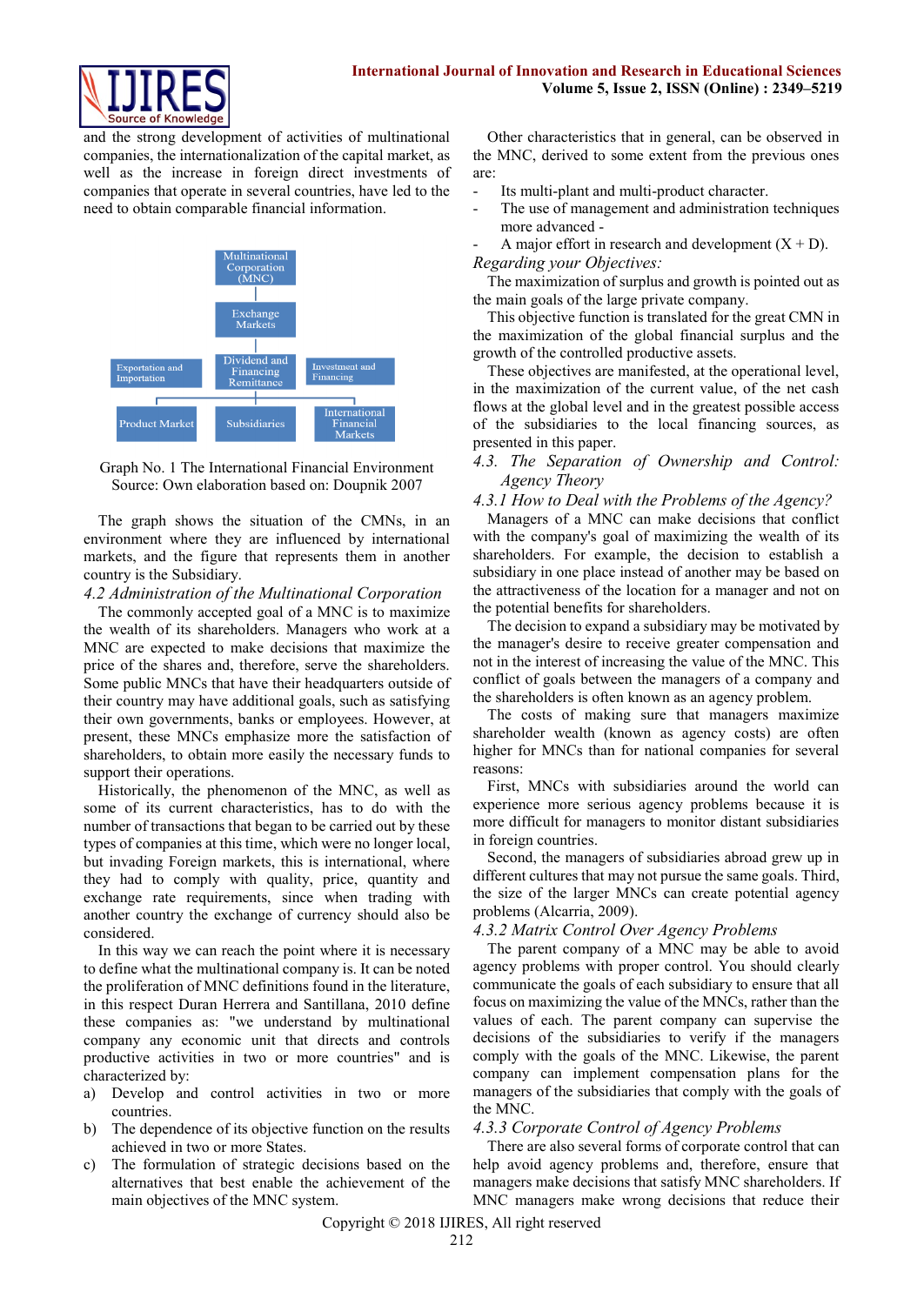

value, it is likely that another company can acquire it at a lower price and dismiss mediocre managers.

## *4.4. Procedures in the Accounting Register*

The consolidation of information (economic-financial) involving entities (subsidiaries-agencies-branches) of different countries, with different currencies and with different accounting principles, has led to the need to achieve more objectivity in the information and a favorable cost-benefit relation for the entities-companies, internationally accepted practices are proposed.

## *4.4.1 Pressure of Multinational Companies in Accounting Development*

This globalization of the world economy influences both the demand and the supply of financial information, the MNCs influence their subsidiaries present in other countries in the development and application of their accounting systems.

## *4.4.2 Growing Capital Market*

Public securities markets are an important source of funding for the entities-companies, which overcome the barriers of the borders between the countries and the local market, to seek international financing, as well as investors who do not limit their funds to financing of local activities but diversify their investment in several countries.

- Capital markets include: 1. Financial markets
- 2. Insurance markets
- 3. Securities Markets

The old Norms (NICs) are implicit in the International Financial Reporting Standards (IFRS), also known by their acronym in English as IFRS (International Financial Reporting Standard), are accounting standards adopted by the IASB, a private institution based in London.

These documents constitute the International Standards or international standards in the development of the accounting activity and represent an Accounting Manual, since they establish the guidelines for keeping the accounting in the way it is acceptable in the world.

The standards are known by the acronym NIC and IFRS depending on when they were approved and are qualified through the interpretations that are known by the acronym SIC and CINIIF.

The accounting standards issued between 1973 and 2001 are called International Accounting Standards (NIC) and were issued by the International Accounting Standards Committee (IASC), precedent of the current IASB. Since April 2001, the year in which the IASB was established, this body adopted all the NICs and continued its development, calling the new standards International Financial Reporting Standards (IFRS) (IMCP, 2018).



Graph 2 Timeline of the adoption of Accounting Standards Source: Own elaboration, based on Doupnik 2015

The International Financial Reporting Standard and International Accounting Standars are registered trademarks of the International Accounting Standars Committee Foundation and should not be used without the permission of the Foundation.

In Spanish, it must be considered that the IAS are the NICs, the IFRS are the IFRS, the SICs are the INICs

Beginning in 2012, public entities in Mexico will have to submit, on a mandatory basis, their financial statements prepared based on the International Financial Reporting Standards (IFRS), issued by the International Accounting Standard Board (IASB), in accordance with the press release no. 056/2008, published on November 11, 2008 by the National Banking and Securities Commission in Mexico (CNBV).

The adoption, according to the CNBV, will entail various benefits for the market and for the investing public, among them:

- 1. Facilitate, both analysts and national and foreign investors, the comparison of financial information of Mexican broadcasters with that of other countries' broadcasters, thanks to the homogeneity that will be obtained in the information contained in the financial reports with respect to the used in an increasingly important number of markets around the world.
- 2. Eliminate the additional costs that represent the preparation of financial information under various accounting standards (for example, the country of origin of a station and the countries where its securities are listed).
- 3. Facilitate the preparation of consolidated financial statements, in the case of economic groups that have a presence in various countries.
- 4. Facilitate the issuance of securities in the Mexican market by foreign issuers, accepting as valid the financial statements prepared based on the International Financial Reporting Standards.
- 5. Regardless of the benefits pointed out by the CNBV, it is important for the entities to reflect on the impact that the adoption of international standards has on the taking of financial, operational and, of course, accounting decisions, as well as the impact and changes that users and analysts will have to perform to use the financial information prepared under international standards (IMCP, 2016).

Mexico has remained immersed in a process of continuous change in accounting policies, the adoption of IFRS can cause various problems, including the amount of historical information that must be collected to present financial information; the additional effort to adopt new regulations with new requirements for disclosure, presentation and evaluation; the application of an accounting system whose fundamental basis is professional judgment, and the lack of previous experience that can serve as a frame of reference.

The European experience, according to studies by UNCTAD, 2008, shows that adopting IFRS does not only mean a limited technical exercise to change one set of accounting standards to another, but goes much further.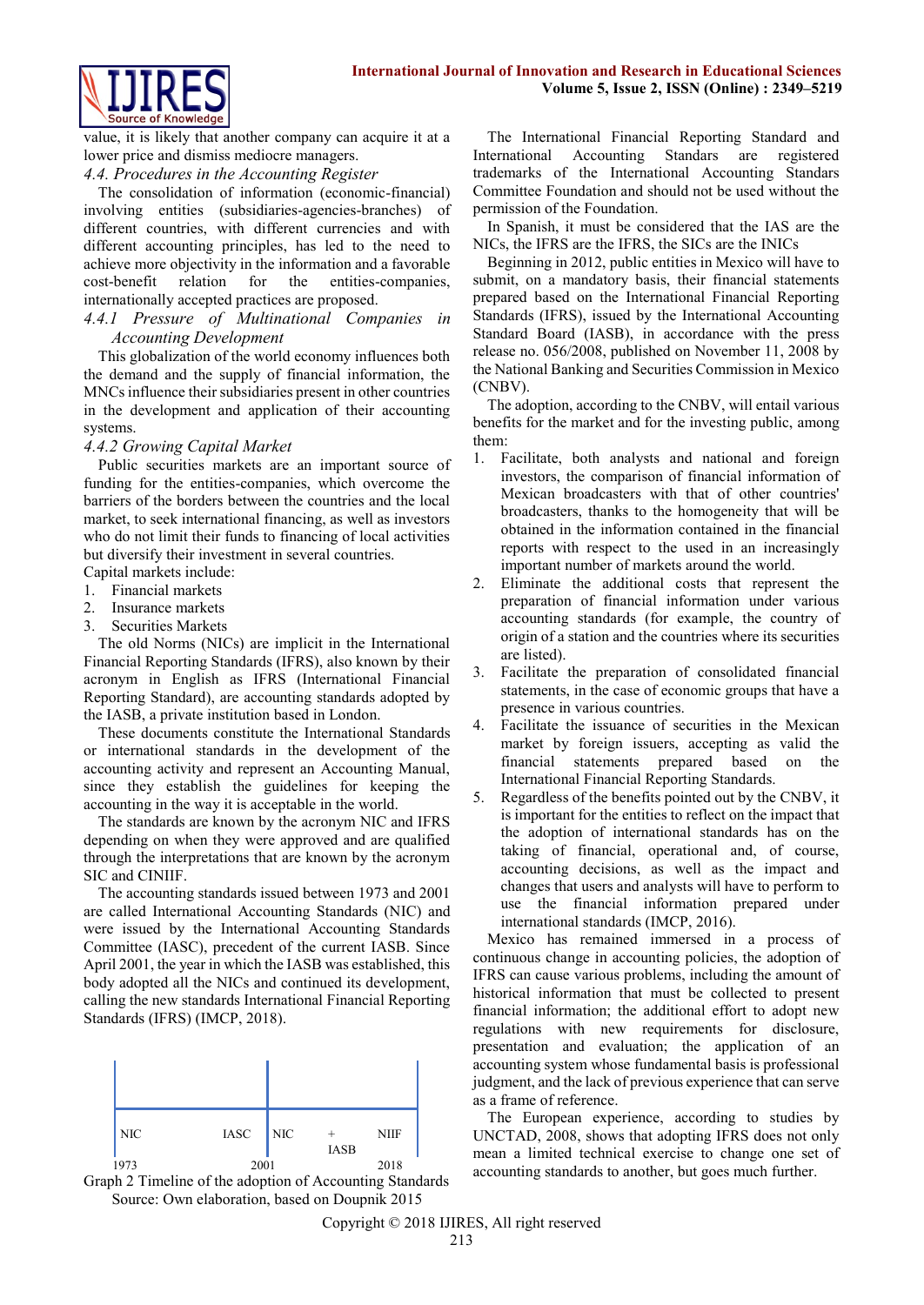

European entities had to implement valuation and monitoring processes of derivative instruments, acquired information systems capable of carrying out double accounting and control for tax and financial purposes in accordance with the requirements of IFRS, and so on. These examples involve situations that in themselves could affect both the different areas and structures of the organization, as well as their internal control.

## *4.5. Difficulties of Harmonization in International Accounting*

The asymmetry of the countries has created difficulties in the attempt to establish an international accounting (Tua, 2004).

Excessive specific weight of the countries of the Anglo-Saxon area; Orientation towards accounting models that allow the provision of information on protection and patrimonial aspects; Failure to comply with the rules; Excessive permissiveness regarding the alternatives to follow; Poor coordination with regional organizations; Excessive specific weight of the countries of the Anglo-Saxon area.

It is well known that the entities in charge of accounting harmonization, the IASB (formerly IASC), since its creation in 1973 until 2001, have been under the direction of 13 presidents, where the United States and England and their areas of influence have predominated. It stands out that no Spanish-speaking country has occupied this place.

Considering the predominance of the Anglo-Saxon countries in the entities in charge of issuing International Accounting Standards, we have seen their orientation to the Anglo-Saxon accounting models, although it is logical because these are the most developed and developed in the world.

Do not forget that it is very important to take into account the characteristics of each country, since, thus, the accounting model to be implemented may be the same used in the most developed countries, this does not mean that it is the right one to follow in any another country, because the economic environment is completely different, as are the objectives and accounting needs.

In relation to the little or scarce participation of the countries in the development of International Accounting, there is at the same time a lack of commitment to the compliance and adoption of the guidelines established as international standards.

We must emphasize the great difficulties that have arisen in terms of the interpretations that each specific accounting system has given to the standards, since, as has been said, international standards strictly obey the guidelines and characteristics of the IASB member countries.

#### *4.6. International Accounting and its Evolution.*

The accounting has evolved enormously in the hand of the internationalization of the same and globalization, today the accounting profession moves in other fields completely different from those of a few years ago, in which the public accountant was limited to present the user, information of tax rate, without generating added value to the company; Today's professional accountant must update his methodology, orienting himself towards consultancy and advisory schemes, in order to provide information users wi-th complete and error-free solutions (Mantilla, 2013).

The new international scenarios according to Mantilla in which the accounting profession moves, summarizes them in five points:

- 1. Impact of information technology.
- 2. Change in the relationship with the client.
- 3. Sustainability and transparency.
- 4. From the public accountant to professional accountants.
- 5. Change of curriculum; It's time to adopt international standards.

"Accounting is the language of business, hence the insistence that there is only one language to speak when doing big business, that language is the International Accounting and Auditing Standards" (Mantilla, 2013).

In the era of consolidation of the so-called monopoly capitalism, a significant number of European and North American companies begin to internationalize their activities, mainly in primary sectors (extractive, agricultural, etc.).

In addition, it is convenient to highlight the beginning of the internationalization of its activities by some of the current large MNCs, currently. As Van H. (2013) points out, the old Singer sewing machine company was a multinational company at the end of the 19th century, and by the 1920s both Ford and General Motors had built manufacturing plants in a long series of countries Some European companies, for their part, such as Nestlé and Royal, as well as Dutch Shell, had extended their operations to E.E.U.U.

In this way the precursors of modern multinational companies began to extend beyond their borders in significant numbers from the 1860s.

Among the pioneers was Friedrich Bayer, who acquired a stake in an aniline factory in Albany in New York State in 1865, two years after establishing his own chemical company near Cologne in 1866 the Swedish Alfred Nobel, inventor of the dynamite, established an explosives factory in Hamburg.

#### *4.7 Investments in the Multinational Corporation*

The basic principles for the evaluation of investments abroad are the same as those used for the evaluation of a domestic investment. However, as indicated by Weston and Sorge (2009), we must consider some differential aspects such as the following:

- 1) The number of variables to be considered is greater in the evaluation of an investment abroad.
- 2) The estimation of net cash flows is more complex.
- 3) The risk analysis and the profitability of the investment present greater difficulties.
- 4) On the other hand, the analysis of investments at an international level is more complex than at the domestic level due to the following factors:
- a) The need to distinguish between the cash-flows of the project and the cash-flows obtained by the matrix.
- b) The existence of different tax systems, restrictions on cash flows, different markets and financial institutions, etc.
- c) The different national inflation rates can alter the competitiveness of the subsidiary in question.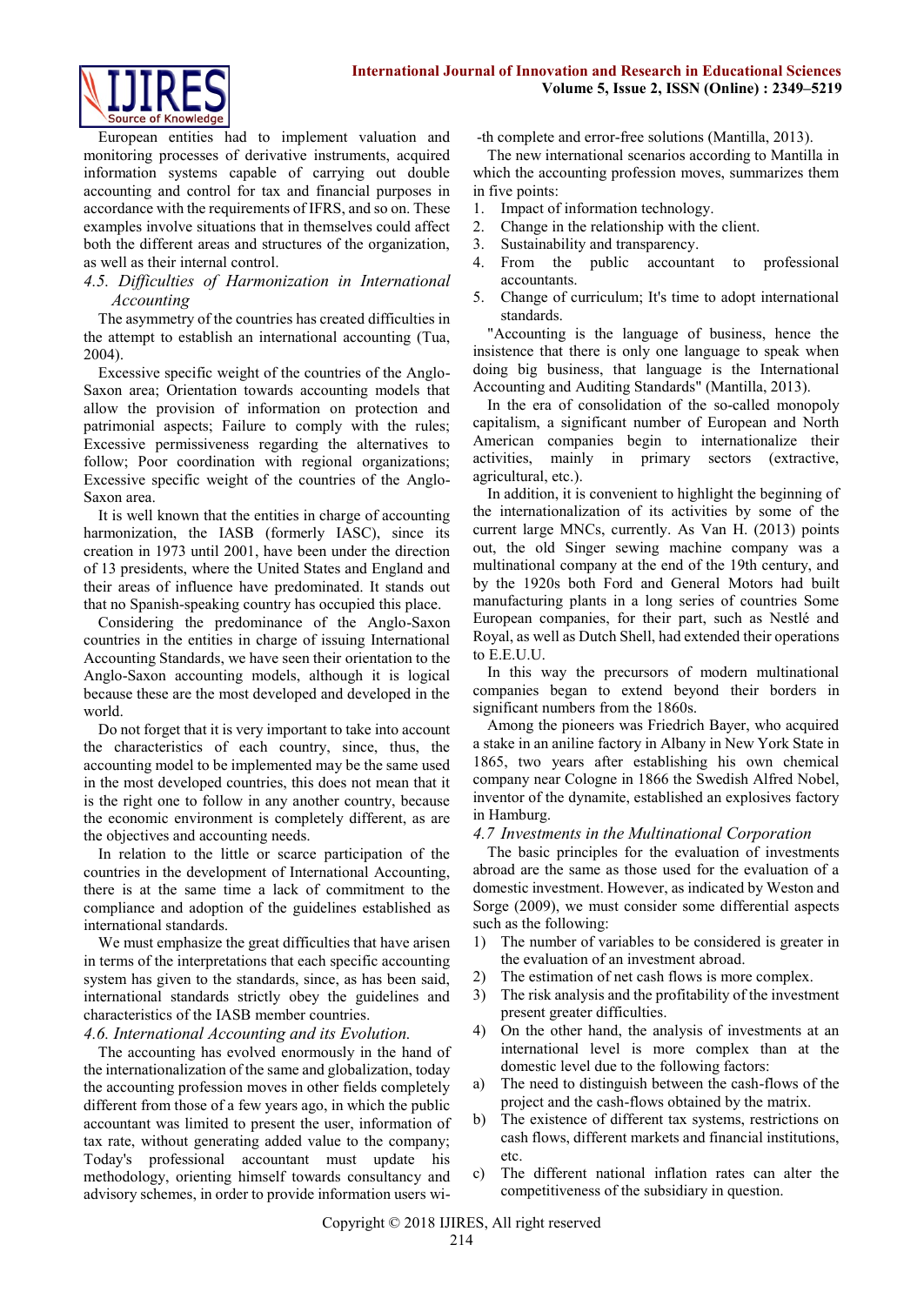

- Fluctuations in exchange rates can also harm the competitiveness of the subsidiary, object of analysis.
- e) Fluctuations in exchange rates not compensated by differences in the inflation rates of the nations involved increase the probability of changes in the value of the net flows of the subsidiary.
- f) The segmentation of the national capital markets can create an opportunity to obtain additional benefits or to incur higher financial costs.
- g) Political risks can drastically reduce the value of foreign investment.
- h) The possible residual value of the investment is difficult to estimate because of the different market values that will be perceived by potential local buyers, from the country of the parent company or from third countries.

Due to the problems described above of the evaluation of an investment project in a foreign country, it has been proposed by some authors to use the criterion of the period or recovery period (pay-back or pay-off) in the analysis of projects in countries considered of a high level of economic-political risk.

## **V. METHODOLOGY**

The present research seeks through a qualitative analysis, and a descriptive exploratory design, to explain the stages that the current accounting system has had to live, the research based on documents such as books, magazines and articles related to the subject, allowed to contribute information from the emergence until the most recent on the subject.

#### **VI. RESULTS**

The accountant must be updated since the modern world revolves around the economic efficiency schemes, to ensure quality and competitiveness.

The factors that determine the differences between the accounting systems and that are largely a function of the environment of each country must be analyzed, defining the concept of culture, highlighting the interpretation made by different authors.

Also, perform a specific analysis of existing cultural values in the international arena, determine the main accounting values that influence the subculture of the regulatory agents and issuers of accounting information, assess management accounting systems as an elaborated product, among others, by the accountants and addressed to some clients, the users of the information, study the cultural transfer process that takes place and its impact on the management accounting system between the parent company and the subsidiary in multinational companies.

The differences between the accounting systems exist and are due basically to the different economic, political, social and cultural environments that give rise to different accounting systems. The existence of diverse legal and tax systems, different cultures, different development of the accounting profession, among many other factors, make the regulation and accounting practices differ significantly bet-ween countries.

In this sense, it can be considered that there is a practically total consensus in the recognition of the causes that determine the differences between the accounting systems and that are largely a function of the environment of each country and among which the following can be highlighted:

The legal system of each country has important repercussions on the behavior of individuals, as well as on the accounting regulations adopted and on accounting practices. In this sense, traditionally there are two differentiated systems: the one based on Roman Law, of a legalistic nature, and the one based on the Common Law, of non-legalistic orientation.

In this way, given the impact of the legal system on the differences between accounting systems, it is worth noting the important task of better understanding how the legal system and the accounting system of a country relate to each other.

Main providers of business financing: The business financing model has important repercussions on the financial information produced by companies. In this sense, depending on the needs of the main financing provider, the information will adopt one or another orientation.

Cultural factors: Until recently, it is worth mentioning the lack of importance given to the influence of the cultural dimension in the development of accounting. In this sense, Gray (1988) based on the classification of the cultural dimensions of Hofstede (1980) proposes a model in which he establishes four accounting values that make up what he calls "accounting subculture":

1) Professionalism versus regulatory control 2) Uniformity versus flexibility 3) Conservatism versus optimism 4) Secret versus transparency

Users of accounting information: One of the factors that generate differences in accounting systems can be considered the existence of different users of information published by companies from country to country, which also differ in the information they wish to obtain to satisfy your information needs

Influence of the accounting profession: The influence that professional organizations exercise in the process of drafting accounting regulations, as well as their implementation will depend on the level of development that the same has acquired, as well as the power and competence that the accounting profession possesses.

## **Table 1 Current International Accounting Standards**

IAS (Acronym in English) NIC (Acronym in Spanish)

- IAS 1 Presentation of Financial Statements
- IAS 2 Inventories
- IAS 7 Statement of cash flow

IAS 8 Accounting policies, changes in accounting estimates and errors

IAS 10 Events after the balance sheet date

IAS 12 Income tax

- IAS 16 Property, plant and equipment
- IAS 17 Leases
- IAS 19 Employee benefits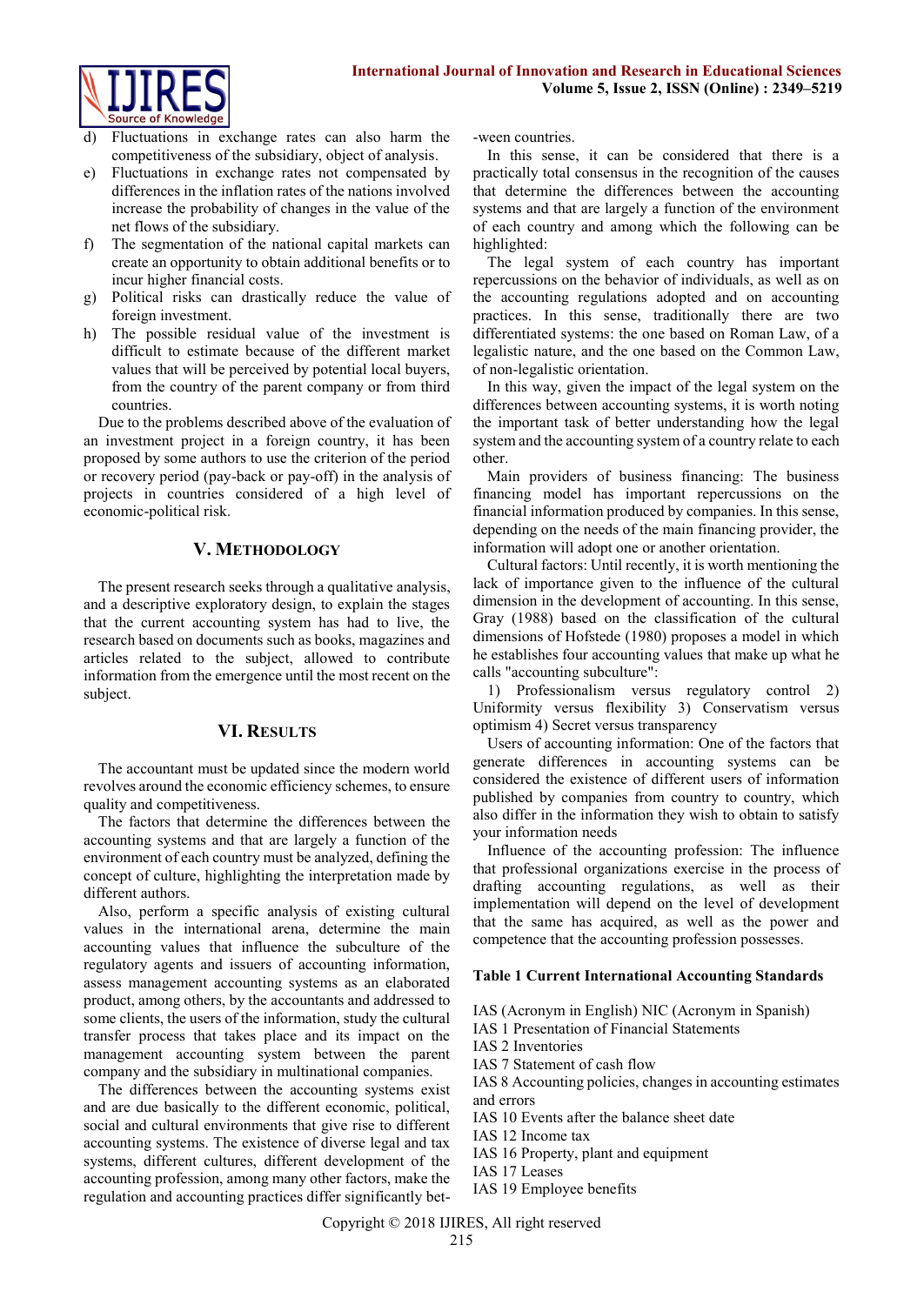

IAS 20 Accounting for government donations and disclosure of government assistance IAS 21 Effects of changes in foreign exchange rates IAS 23 Debt costs IAS 24 Related party disclosures

IAS 26 Accounting and financial information on retirement benefit plans

IAS 27 Consolidated and Separate Financial Statements

IAS 28 Investments in associates and Joint ventures

IAS 29 Financial information in hyperinflationary economies

IAS 32 Financial instruments: presentation

IAS 33 Earnings per share

IAS 34 Interim financial information

IAS 36 Impairment of assets

IAS 37 Provisions, contingent liabilities and contingent assets

IAS 38 Intangible assets

IAS 39 Financial Instruments: Recognition and Measurement

IAS 40 Investment property

IAS 41 Agriculture

Source: Own elaboration, based on Hennie Van Greuning, 2013

Table 2 Current International Financial Standards

IFRS (Acronym in English) IFRS (Acronym in Spanish) IFRS 1 Adoption for the first time

IFRS 2 Compensation based on actions-conditions for irrevocability and cancellations

IFRS 3 Business Combinations

IFRS 4 Insurance contract

IFRS 5 Non-current assets available for sale and discontinued operations

IFRS 6 Exploration and exploitation of natural resources

IFRS 7 Disclosure of financial instruments

IFRS 8 Operating segments

IFRS 9 Financial Instruments

IFRS 10 Consolidated financial statements

IFRS 11 Joint agreements

IFRS 12 Disclosure of participation in other entities

IFRS 13 Fair value

IFRS 14 Deferred Accounts for Regulated Activities

IFRS 15 Revenue from Ordinary Activities From contracts with customers

Source: Own elaboration, based on Hennie Van Greuning, 2013

#### **VII. CONCLUSIONS**

The difficulties that arise in this process cannot be an obstacle that prevents the development of International Accounting, at the same time it is the mission of all countries to participate actively in the creation of standards that allow our markets to be competitive in the outside, and that the information is the most transparent, reliable and comparable.

The fact that management information systems, which act as a formal communication system to meet the informational needs of individuals integrated in a group with a given culture, are designed to be introduced and used in the company by human beings that are integrated in a group, the business organization, requires for the elaboration of an adequate design of the accounting information system the knowledge of the different reasons of the individual behavior, of the structure of the interindividual relations and of the shared culture, orientations, values and attitudes.

Through the accounting system, individuals obtain data on facts related to the environment and within the organization, information that they interpret according to their own beliefs and the cultural model established in the company.

In this way, business culture can affect the selection of stimuli for control, induces value judgments about the selected stimulus and facilitates the coordination of accounting systems.

The study of the interaction between the organizational culture and the national culture in companies that operate in different countries, as well as the influence of this on the design and operation characteristics of the information and management control system of said companies is a subject of growing interest in the literature on management accounting.

The changes derived from the increasing globalization of the world economy have made the study of the interaction between the organizational culture and the national culture in companies operating in different countries, as well as a topic of growing interest in the literature on management accounting. The influence of this on the design and operation characteristics of the information and management control system of said companies.

In the case of a multinational company, there may be differences of strategic, structural or action character between the different organizational units that make it up, associated, among other aspects, with the existence of different national cultural values in the different countries in which said units they are located.

Globalization is inevitable, international accounting will follow its path in the search for a universal language, the creation in the last forty years of the entities in charge of developing standards (IFAC, IASB, IAASB, IPSASB, IAS, IFRS, among others) is the sample of the growing need resulting from international trade.

#### **REFERENCES**

- [1] Alcarria, J. J. (2009). *Financial Accounting 1*. Spain: Universitat Jaume.
- [2] Conference of the United Nations on trade and development. (2016). *Corporate social responsibility.* October 12, 2016, United Nations Conference on Trade Website: http://unctad.org/en/ Pagines/Home.aspx
- [3] Doupnik, T., Perera, H. (2007). *International Accounting*. Mexico: Edit. McGraw Hill.
- [4] Gray, S. (1988): *Towards a theory of cultural influence on the development of accounting systems internationally.* Abacus, vol. 24, No. 1, pp.1-15.
- [5] Hofstede, G. (1980): *Culture's Consequences.* Sage publications.
- [6] Mexican Institute of Public Accountants, (2016). *Financial Reporting Standards.* Mexico: IMCP.
- [7] Mantilla, S. (2013). *International Financial Information Standar-*